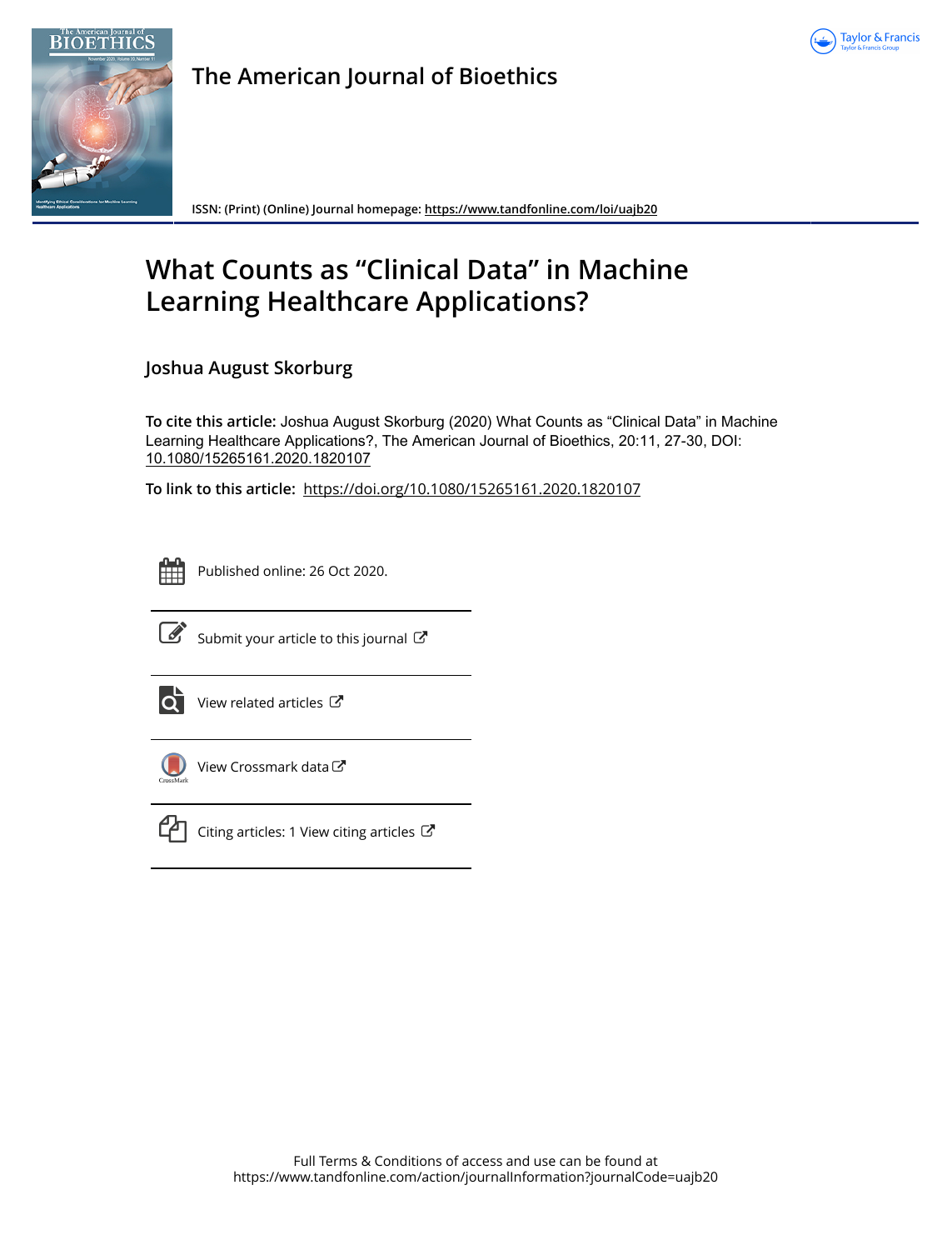<span id="page-1-0"></span>unreasonable for practitioners to feel bewildered. In the next decade, with the insights developed from additional experimentation, integration, and implementation of deep learning models within health care delivery, editorials will be published on how wrong most of the current assumptions and assessments of artificial intelligence were. That is the nature of the evolution of knowledge. What we ought not to be wrong about are the societal values that are driving these discussions. In all our deliberations, we must aspire to working out solutions that promote patient benefit and minimize harm, while facilitating an environment where technology can improve patient care. This will be vital—technological innovations are ephemeral, human values are enduring.

### DISCLOSURE STATEMENT

Dr. Junaid Nabi is a consultant for early-stage technical groups involved in developing machine learning based digital applications.

### **REFERENCES**

- Agniel, D., I. S. Kohane, and G. M. Weber. 2018. Biases in electronic health record data due to processes within the healthcare system: Retrospective observational study. British Medical Journal 361:k1479.
- Brummel, E. S. 2017. Confronting natural conflicts of interest and artificial intelligence. Journal of Law and the Biosciences 4 (2):435–444.

THE AMERICAN JOURNAL OF BIOETHICS 2020, VOL. 20, NO. 11, 27–30 [https://doi.org/10.1080/15265161.2020.1820107](https://doi.org/10.1080/15265161.2020.1820115)

### OPEN PEER COMMENTARIES

## What Counts as "Clinical Data" in Machine Learning Healthcare Applications?

### Joshua August Skorburg<sup>a,b</sup>

aUniversity of Guelph; <sup>b</sup>Centre for Advancing Responsible and Ethical Artificial Intelligence (CARE-AI)

In developing a systematic framework for identifying ethical issues in Machine Learning Health Care Applications (ML-HCAs), Char et al. ([2020\)](#page-3-0) have helpfully synthesized heretofore distinct stands of ethical inquiry. By linking the ML developmental pipeline from conception to implementation—with a parallel ethical pipeline of evaluation and oversight, the authors also bring to the fore a crucial insight that ethical issues are thoroughly embedded within the developmental process, and not merely afterthoughts or add-ons.

Throughout, Char et al. [\(2020\)](#page-3-0) push back against the increasingly common trope of artificial intelligence

CONTACT Joshua August Skorburg @ g.skorburg@gmail.com **@** University of Guelph, Guelph, Ontario N1G 2W1, Canada; Centre for Advancing Responsible and Ethical Artificial Intelligence (CARE-AI), Guelph, Ontario, Canada. 2020 Taylor & Francis Group, LLC

- Char, D. S., M. D. Abràmoff, and C. Feudtner. 2020. Identifying ethical considerations for machine learning healthcare applications. The American Journal of Bioethics 20 (11):7–17. doi: [10.1080/15265161.2020.1819469](https://doi.org/10.1080/15265161.2020.1819469).
- COVID-19 Screening Tool. 2020. Apple Inc. [https://](https://covid19.apple.com/screening) [covid19.apple.com/screening](https://covid19.apple.com/screening).
- Ghahramani, Z. 2015. Probabilistic machine learning and artificial intelligence. Nature 521 (7553):452–459.
- Hinton, G. 2018. Deep learning-A technology with the potential to transform health care. Journal of American Medical Association 320 (11):1101–1102.
- LeCun, Y., Y. Bengio, and G. Hinton. 2015. Deep learning. Nature 521 (7553):436–444.
- Maxmen, J. S. 1976. The post-physician era: Medicine in the twenty-first century. New York, NY: Wiley and Sons.
- McCarthy, A. M., M. Bristol, S. M. Domchek, et al. 2016. Health care segregation, physician recommendation, and racial disparities in BRCA1/2 testing among women with breast cancer. Journal of Clinical Oncology 34 (22): 2610–2618.
- Nabi, J. 2018. How bioethics can shape artificial intelligence and machine learning. The Hastings Center Report 48 (5): 10–13.
- Obermeyer, Z., B. Powers, C. Vogeli, and S. Mullainathan. 2019. Dissecting racial bias in an algorithm used to manage the health of populations. Science 366 (6464): 447–453.
- Parikh, R. B., S. Teeple, and A. S. Navathe. 2019. Addressing bias in artificial intelligence in health care. Journal of American Medical Association 322 (24):2377–2378.
- Wittbold, K. A., C. Carroll, M. Iansiti, H. M. Zhang, and A. B. Landman. 2020. How hospitals are using AI to battle Covid-19. Harvard Business Review, April 3, 2020. [https://hbr.org/2020/04/how-hospitals-are-using-ai-to-bat](https://hbr.org/2020/04/how-hospitals-are-using-ai-to-battle-covid-19)[tle-covid-19](https://hbr.org/2020/04/how-hospitals-are-using-ai-to-battle-covid-19).



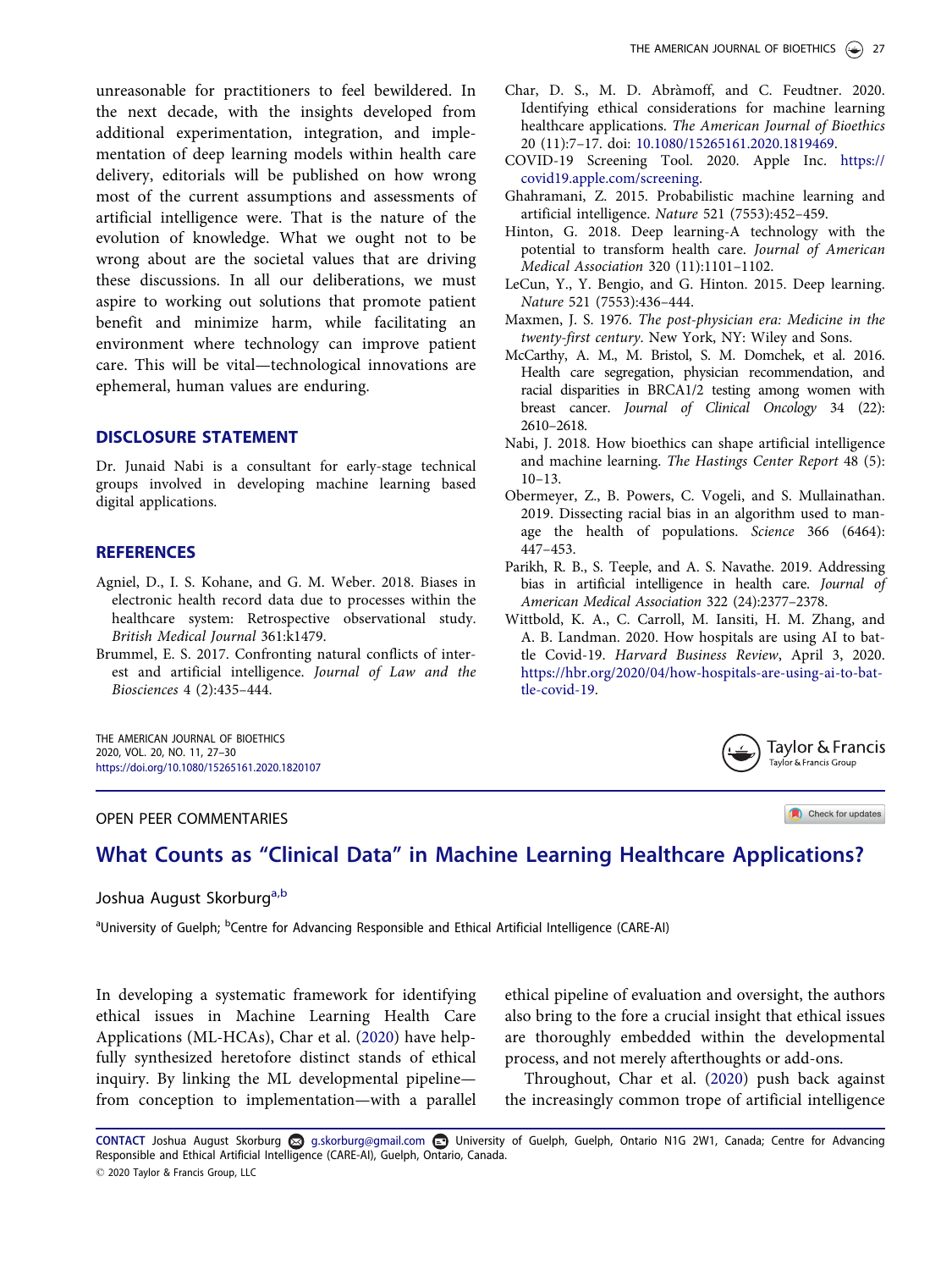<span id="page-2-0"></span>exceptionalism. For example: "No sound reason as yet exists to believe that the health applications powered by ML are, in and of themselves, exceptional," and "the technology itself is also built from essentially standard clinical information," such that "standard ethical considerations about these data also likely apply to ML-HCAs." As a result, we "do not need to be focused on exceptions, even as it should leave space for exceptional considerations to be identified" (9).

To be sure, there are many good reasons to avoid ahistorical exceptionalism about emerging technologies. But in this commentary, I will raise a few questions and examine a few cases which reveal potential shortcomings and oversights in the proposed framework.

The first question is whether standard bioethical frameworks are indeed able to capture the variety of relevant ethical considerations in ML-HCAs as the authors suggest. Metcalf and Crawford [\(2016](#page-4-0)), in the context of Big Data approaches more generally, have convincingly argued that they are not. For example, traditional biomedical research ethics frameworks have tended to assume that there is a relevant distinction between public and private data, such that the former is often exempt or excluded from IRB review. But a litany of cases has shown how the combination of publicly available datasets with machine learning methods can reveal sensitive information and cause various forms of physical, emotional, and economic harms.

To take just one example, using a publicly available dataset of New York City taxi rides, researchers were able to infer taxi drivers' incomes, addresses, and religiosity. And when combined with other publicly available information from blogs, they were able to track celebrities (Metcalf and Crawford [2016,](#page-4-0) 9). It is not difficult to imagine how sensitive health information, such as addictions, mental health visits, or pregnancy status could be revealed from combinations of seemingly disparate public data. Indeed, the most touted feature of ML-HCAs is precisely this ability to uncover such hidden and unintuitive relationships.

Similar arguments have been developed for the inadequacy of other traditional bioethical concepts such as interventions, research, consent, harm, and indeed, the very idea of human subjects, in light of recent advances in ML/AI (Metcalf and Crawford [2016](#page-4-0)). Additionally, given the many unique ethical considerations for AI healthcare applications raised by Morley et al. [\(2020,](#page-4-0) see esp. Table 2), there are sound reasons to believe that many healthcare applications

powered by ML are exceptional, such that standard ethical considerations are inadequate. This is not to say that the traditional bioethical frameworks are hopelessly outdated, but rather, that these unique issues raised by ML-HCAs might be closer to rules than exceptions.

A second set of considerations in this vein concerns the distinction between "standard" (roughly, data generated and collected through interactions with healthcare professionals) and "non-standard" (roughly, data generated and collected outside of interactions with healthcare professionals) clinical data. While there are many ML-HCAs that employ "essentially standard clinical information" as Char et al. [\(2020](#page-3-0), 9) suggest, there are a rapidly increasing number of ML-HCAs that do not fit this mold. Many scholars, the author included (Skorburg and Friesen [forthcoming\)](#page-4-0), have highlighted how, in relying on nonstandard clinical data, many digital health applications powered by AI/ML raise novel and pressing ethical issues. Casting these as mere exceptions risks overlooking an emerging field which enjoyed an unprecedented \$5.4B of venture funding in the first six months of this year (RockHealth [2020\)](#page-4-0).

Reviewing the literature on digital phenotyping approaches to mental health, for example, reveals hundreds, if not thousands of published papers envisioning a health ecosystem where social media posts are analyzed in real-time to detect changes in mood; photoplethysmograms from smartwatches reveal tiny fluctuations in heart rate variability associated with stress; tapping and scrolling patterns from smartphone screens indicate anxiety symptoms; fitness trackers identify movement patterns associated with depression; automated speech analysis identifies symptoms of cognitive impairment; chatbots powered by artificial intelligence provide emotional support for hard-toreach populations; smart toilets automatically analyze stool to detect the presence of gut microbes associated with autism; smart mattresses assess sleep quality for patients with borderline personality disorder; smart pill boxes monitor adherence with anti-psychotic medications.

Combined with machine learning techniques, these data promise to "transform the diagnosis and treatment of mental illness globally by enabling passive, continuous, quantitative, and ecological measurementbased care" (Martinez-Martin et al. [2018](#page-3-0), 4).

On the one hand, most of these data are "clinical data" in the sense that they provide clinically relevant information. But on the other hand, most of these data are not obtained through standard interactions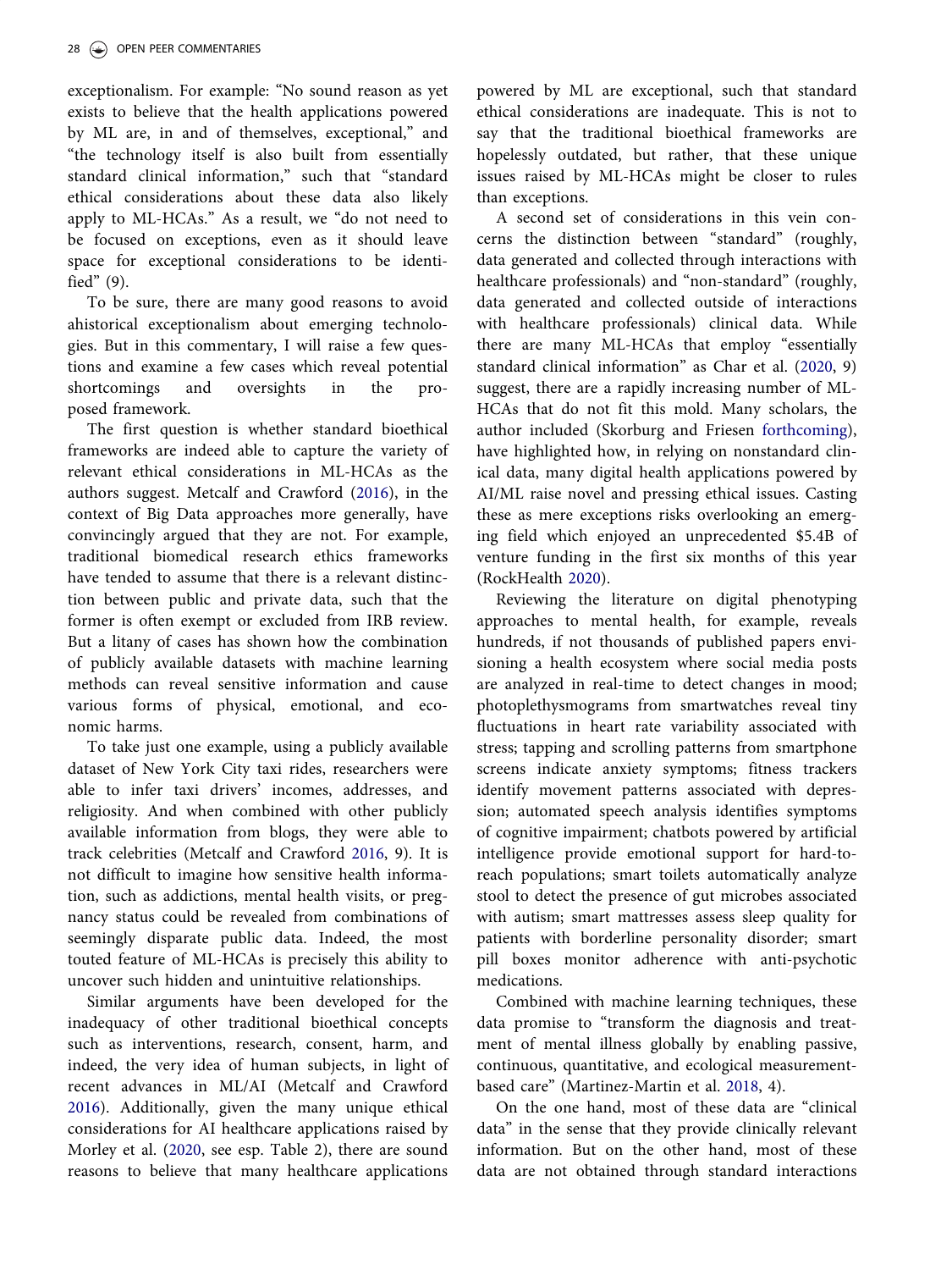<span id="page-3-0"></span>with healthcare professionals. And while this may be (slowly) changing, many of the data sources described above are not subject to the same regulations and protections as more standard forms of clinical information such as patient demographics, laboratory values, or diagnostic images (Char et al. 2020, 9).

Why is this a problem? After all, many of these nonstandard forms of clinical data have the potential to improve both the personalization of medical interventions and also the scale at which such interventions can be delivered. Take the example of social media posts. In a recent review, Chancellor and De Choudhury (2020) describe 75 studies which use various kinds of ML-HCAs to detect subtle mental health-relevant signals in both the content of posts and associated meta-data to predict depression, anxiety, stress, suicidality, eating disorders, PTSD, and many other conditions.

However, the ethical risks with collecting and analyzing mental health data in this way were made clear when reporting from Australia revealed that advertisers on social media can determine, in real time, when teenagers feel "insecure," "worthless" and "need a confidence boost," "stressed," "defeated," "overwhelmed," "anxious," "nervous," "stupid," "silly," "useless" or a "failure," and target their advertisements accordingly (Levin 2017). Many scholars have rightly worried that the usual way of thinking about informed consent, the research/practice distinction, expectations of privacy, etc. are inadequate in these contexts, given the scale and sophistication of emerging digital mental health tools powered by AI/ML.

Are these examples just cherry-picked exceptions? A recent meta-review by LeComte et al. (2020) suggests not. They found 24 meta-analyses comprising thousands of studies related to the use of digital mental health applications. There are hundreds of thousands of health and wellness apps available to consumers, and their use has been skyrocketing since the beginning of the COVID-19 pandemic. The flood of data generated in this space (along with the new ML/AI techniques developed in response) make it increasingly difficult to distinguish between clinical and non-clinical data. Indeed, a recent qualitative study with digital health experts "uniformly indicated that all data can be health data, particularly when aggregated across sources and time" (Grande et al. 2020).

In the end, the framework proposed by Char et al. (2020) is well-suited to identify the kinds of ethical issues that arise in the development and implementation of AI/ML applications involving training data generated in traditional healthcare contexts (e.g., diagnostic imaging, electronic health records). The examples here are meant to raise the question of how well this framework will fare in nontraditional contexts involving data generated from wearables, social media, and the Internet of Things. While there is certainly some acknowledgement of these contexts (Char et al. 2020, 12), I have suggested that they are likely to become more central than peripheral.

Presumably, the issues I have been discussing would fall under the "Conception" and "Development" cells in Figure 1 (Char et al. 2020, 9). My primary concern is that the subsequent focus on overly broad questions like "what is the overall goal?" or overly narrow questions like "could the training datasets perpetuate bias?" are not adequate to capture the diversity of ethical issues likely to arise from the pervasive use of nonstandard forms of clinical data in ML-HCAs described above.

The increasing use of nonstandard forms of clinical data in ML-HCAs has been a concern in the literature on the ethics of mHealth and digital phenotyping for many years. The COVID-19 pandemic has made it overwhelmingly likely that these considerations will apply across healthcare systems more broadly. As more medicine becomes tele-medicine and as more AI/ML companies penetrate the healthcare sector, more health-relevant data will be generated, analyzed, and monetized. We need to make sure that a systematic framework for identifying ethical issues in ML-HCAs is ready for this.

### **REFERENCES**

- Chancellor, S., and M. De Choudhury. 2020. Methods in predictive techniques for mental health status on social media: A critical review. NPJ Digital Medicine 3 (1):1–11. doi: [10.1038/s41746-020-0233-7](https://doi.org/10.1038/s41746-020-0233-7).
- Char, D. S., M. D. Abramoff, and C. Feudtner. [2020](#page-1-0). Identifying ethical considerations for machine learning healthcare applications. The American Journal of Bioethics 20 (11):7–17. doi: [10.1080/15265161.2020.1819469](https://doi.org/10.1080/15265161.2020.1819469).
- Grande, D., X. L. Marti, R. Feuerstein-Simon, et al. 2020. Health policy and privacy challenges associated with digital technology. JAMA Network Open 3 (7):e208285. doi: [10.1001/jamanetworkopen.2020.8285.](https://doi.org/10.1001/jamanetworkopen.2020.8285)
- Lecomte, T., S. Potvin, M. Corbière, et al. 2020. Mobile apps for mental health issues: Meta-review of meta-analyses. JMIR mHealth and uHealth 8 (5):e17458. doi: [10.](https://doi.org/10.2196/17458) [2196/17458](https://doi.org/10.2196/17458).
- Levin, S. 2017. Facebook told advertisers it can identify teens feeling 'insecure' and 'worthless'. The Guardian. [https://www.theguardian.com/technology/2017/may/01/](https://www.theguardian.com/technology/2017/may/01/facebook-advertising-data-insecure-teens) [facebook-advertising-data-insecure-teens](https://www.theguardian.com/technology/2017/may/01/facebook-advertising-data-insecure-teens)
- Martinez-Martin, N., T. R. Insel, P. Dagum, H. T. Greely, and M. K. Cho. [2018](#page-2-0). Data mining for health: